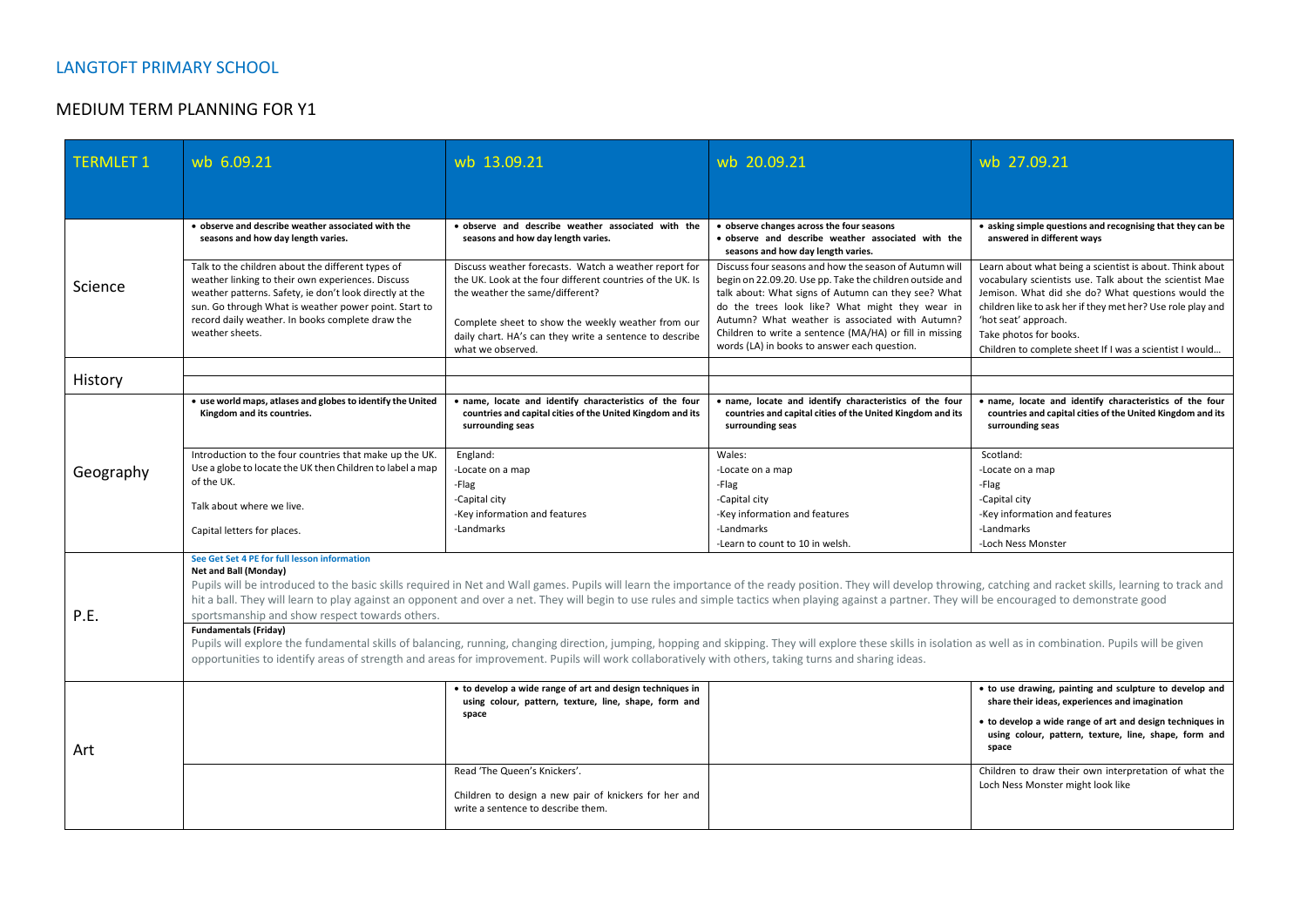| <b>D&amp;T</b> |                                                                                                                                                                                                                                                                                                          |                                                                                                   | · design purposeful, functional, appealing products for<br>themselves and other users based on design criteria<br>· generate, develop, model and communicate their ideas<br>through talking, drawing, templates<br>• select from and use a range of tools and equipment to<br>perform practical tasks [for example, cutting, shaping,<br>joining and finishing]<br>· build structures, exploring how they can be made<br>stronger, stiffer and more stable |                                                                                                                                                                                                                                                                                                                                                                                                                                                                                                                                                         |  |
|----------------|----------------------------------------------------------------------------------------------------------------------------------------------------------------------------------------------------------------------------------------------------------------------------------------------------------|---------------------------------------------------------------------------------------------------|------------------------------------------------------------------------------------------------------------------------------------------------------------------------------------------------------------------------------------------------------------------------------------------------------------------------------------------------------------------------------------------------------------------------------------------------------------|---------------------------------------------------------------------------------------------------------------------------------------------------------------------------------------------------------------------------------------------------------------------------------------------------------------------------------------------------------------------------------------------------------------------------------------------------------------------------------------------------------------------------------------------------------|--|
|                |                                                                                                                                                                                                                                                                                                          |                                                                                                   | Using construction equipment investigate and evaluate<br>making bridges. Design a new bridge for the three billy<br>goats gruff.<br>See POAP Sheet - Structures                                                                                                                                                                                                                                                                                            |                                                                                                                                                                                                                                                                                                                                                                                                                                                                                                                                                         |  |
|                | Lincolnshire Locally Agreed Syllabus for Religious Education<br>God - Christianity<br><b>Believing</b><br>[What do Christians learn and understand about God through Old Testament Bible stories? E.g. Moses, Abraham, Jonah, etc.<br>What do stories in the New Testament tell Christians about Jesus?] |                                                                                                   |                                                                                                                                                                                                                                                                                                                                                                                                                                                            |                                                                                                                                                                                                                                                                                                                                                                                                                                                                                                                                                         |  |
| R.E.           | Introduce Abbey Owl<br>New Learning/Recap on EYFS<br>What is Christianity? What can you tell me? Vocab:<br>God, Christian, Believe, Vicar, Church, Creation, cross.                                                                                                                                      | The Bible - Look at and discuss old and new testament.<br>What does the bible mean to Christians? | Creation (Discovery RE),<br>Children to create something during Child-Initiated<br>Learning and reflect on what they have created during<br>the following RE session. Qu: Who created this? How<br>did it feel to create it? How do I want my creation to be<br>treated? Who would I trust to look after it? How would<br>I feel if it was disrespected/damaged?                                                                                           | Read and discuss the story 'Wonderful Earth!' by Nick<br>Butterworth and Mick Inkpen (Creation Story - Genesis<br>chapter 1), using large sequencing pictures to order/<br>illustrate what happened on each day. When exploring<br>each day say that Christians believe that God created<br>this. Discuss how Christians believe that God created the<br>world and everything in it. Why did God create these<br>things? How did he feel afterwards? How do you feel<br>about these aspects of the world?<br>Children to draw the pictures in sequence. |  |
|                | See Jigsaw PSHE, Being Me in My World, for lesson plans.                                                                                                                                                                                                                                                 |                                                                                                   |                                                                                                                                                                                                                                                                                                                                                                                                                                                            |                                                                                                                                                                                                                                                                                                                                                                                                                                                                                                                                                         |  |
|                | Introduce Jigsaw Jack and how school is a safe<br>place. Use letter from JJ                                                                                                                                                                                                                              | Piece 2 - Learning well with friends.                                                             | Piece 3 - Rights and responsibilities                                                                                                                                                                                                                                                                                                                                                                                                                      | Piece 4 - Feeling Proud                                                                                                                                                                                                                                                                                                                                                                                                                                                                                                                                 |  |
| <b>PSHE</b>    | Introduce and discuss Class Charter/Rights<br>respecting school/7 C's                                                                                                                                                                                                                                    |                                                                                                   |                                                                                                                                                                                                                                                                                                                                                                                                                                                            |                                                                                                                                                                                                                                                                                                                                                                                                                                                                                                                                                         |  |
|                | Make hands for wall.                                                                                                                                                                                                                                                                                     |                                                                                                   |                                                                                                                                                                                                                                                                                                                                                                                                                                                            |                                                                                                                                                                                                                                                                                                                                                                                                                                                                                                                                                         |  |
| Music          | • play tuned and untuned instruments musically<br>• listen with concentration and understanding to a range of high-quality live and recorded music<br>• experiment with, create, select and combine sounds using the inter-related dimensions of music.                                                  |                                                                                                   |                                                                                                                                                                                                                                                                                                                                                                                                                                                            |                                                                                                                                                                                                                                                                                                                                                                                                                                                                                                                                                         |  |
|                | Charanga - Hey you (Adapted)                                                                                                                                                                                                                                                                             | Charanga - Hey you (Adapted)                                                                      | Charanga - Hey you (Adapted)                                                                                                                                                                                                                                                                                                                                                                                                                               | Charanga - Hey you (Adapted)                                                                                                                                                                                                                                                                                                                                                                                                                                                                                                                            |  |
|                | Step 1                                                                                                                                                                                                                                                                                                   | Step 2                                                                                            | Step 3                                                                                                                                                                                                                                                                                                                                                                                                                                                     | Step 4                                                                                                                                                                                                                                                                                                                                                                                                                                                                                                                                                  |  |
| Computing      |                                                                                                                                                                                                                                                                                                          |                                                                                                   |                                                                                                                                                                                                                                                                                                                                                                                                                                                            |                                                                                                                                                                                                                                                                                                                                                                                                                                                                                                                                                         |  |
| General        | Introduce role play area and continuous provisions.                                                                                                                                                                                                                                                      |                                                                                                   |                                                                                                                                                                                                                                                                                                                                                                                                                                                            |                                                                                                                                                                                                                                                                                                                                                                                                                                                                                                                                                         |  |
|                | Common exception words assessments                                                                                                                                                                                                                                                                       |                                                                                                   |                                                                                                                                                                                                                                                                                                                                                                                                                                                            |                                                                                                                                                                                                                                                                                                                                                                                                                                                                                                                                                         |  |
|                | Letter formation assessments                                                                                                                                                                                                                                                                             |                                                                                                   |                                                                                                                                                                                                                                                                                                                                                                                                                                                            |                                                                                                                                                                                                                                                                                                                                                                                                                                                                                                                                                         |  |
|                | Raindrops - What I would like to learn in Year 1                                                                                                                                                                                                                                                         |                                                                                                   |                                                                                                                                                                                                                                                                                                                                                                                                                                                            |                                                                                                                                                                                                                                                                                                                                                                                                                                                                                                                                                         |  |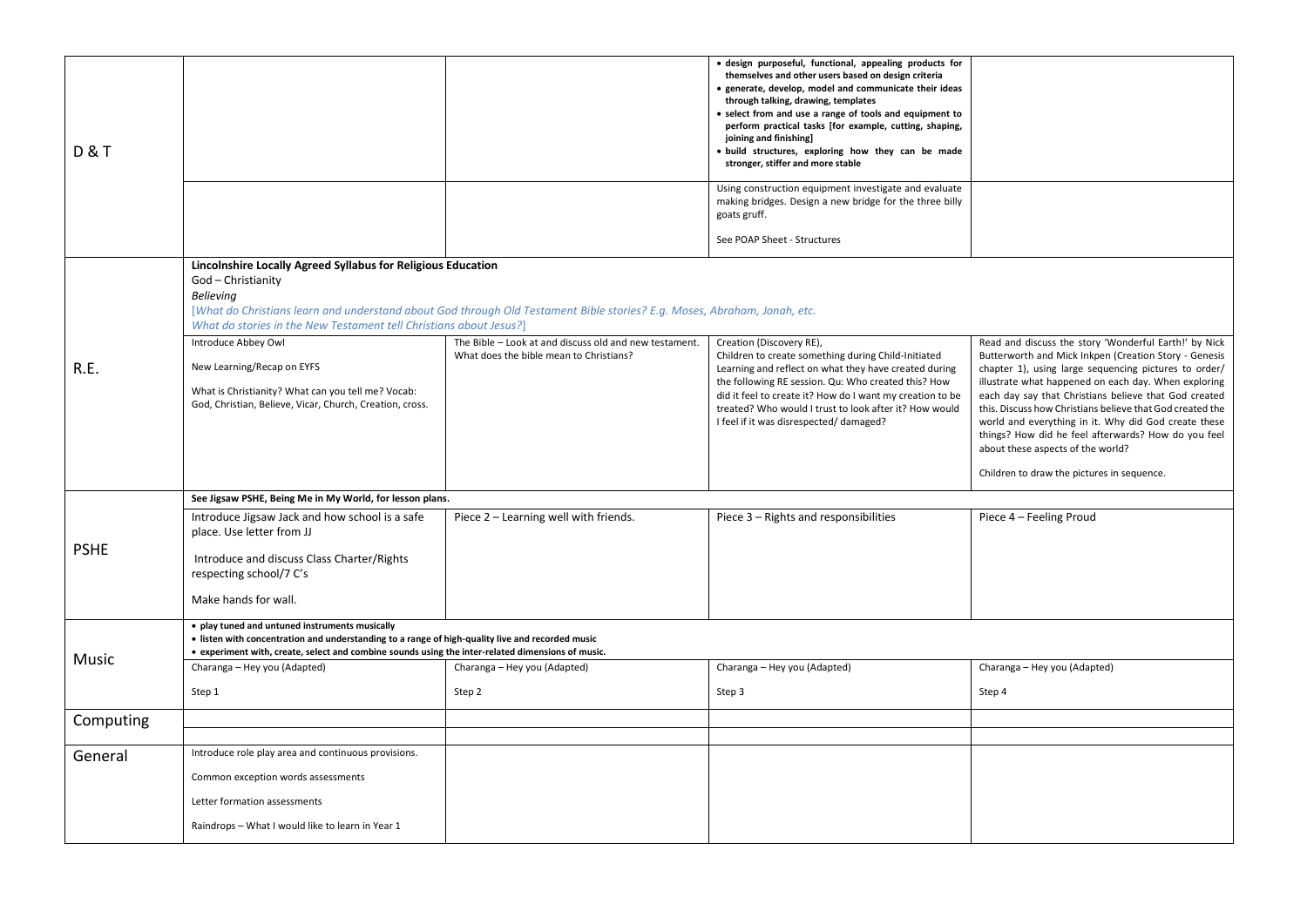| <b>TERMLET 1</b> | 4.10.21                                                                                                                                                                                                                                                                                                                                                                                                                                                                                                                                             | wb 11.10.21                                                                                                                                                                                                        | wb 18.10.21                                                                                                                                                                                                                                                                         |  |
|------------------|-----------------------------------------------------------------------------------------------------------------------------------------------------------------------------------------------------------------------------------------------------------------------------------------------------------------------------------------------------------------------------------------------------------------------------------------------------------------------------------------------------------------------------------------------------|--------------------------------------------------------------------------------------------------------------------------------------------------------------------------------------------------------------------|-------------------------------------------------------------------------------------------------------------------------------------------------------------------------------------------------------------------------------------------------------------------------------------|--|
| Science          | • asking simple questions and recognising that they can<br>be answered in different ways<br>• observing closely, using simple equipment<br>• performing simple tests<br>• using their observations and ideas to suggest answers to<br>questions<br>gathering and recording data to help in answering<br>questions.                                                                                                                                                                                                                                  | • observing closely, using simple equipment<br>• using their observations and ideas to suggest answers to<br>questions<br>· observe and describe weather associated with the<br>seasons and how day length varies. | · observe and describe weather associated with the<br>seasons and how day length varies.<br>• observing closely, using simple equipment<br>• using their observations and ideas to suggest answers to<br>questions                                                                  |  |
|                  | Refer back to what being a scientist is about. Introduce<br>making gloop science experiment. Allow the children to<br>examine and describe the two different ingredients,<br>water and cornflour. How are they different? Then ask<br>the children to predict what will happen when the water<br>and corn flour are mixed together. Conclude what did<br>happen: On white boards children to write words to<br>describe observations and texture.                                                                                                   | Introduction to thermometers and using them to find<br>out the temperature.<br>Children to label a thermometer and record the<br>temperature each day on a graph.                                                  | Rain cloud in a jar.<br>Talk about what each item represents (Foam-cloud,<br>water-air, colouring-rain). See link:<br>https://funlearningforkids.com/rain-cloud-jar-science-<br>experiment/<br>Children to predict what will happen then carry out<br>experiment with a conclusion. |  |
| History          |                                                                                                                                                                                                                                                                                                                                                                                                                                                                                                                                                     | • events beyond living memory that are significant<br>nationally<br>significant historical events, people and places in their<br>own locality.                                                                     | End of topic assessment - Weather                                                                                                                                                                                                                                                   |  |
|                  |                                                                                                                                                                                                                                                                                                                                                                                                                                                                                                                                                     | Queen Elizabeth II<br>Add to timeline when she became queen.<br>Her role. Where she lives.                                                                                                                         |                                                                                                                                                                                                                                                                                     |  |
| Geography        | . name, locate and identify characteristics of the four<br>countries and capital cities of the United Kingdom and its<br>surrounding seas.                                                                                                                                                                                                                                                                                                                                                                                                          | . name, locate and identify characteristics of the four<br>countries and capital cities of the United Kingdom and its<br>surrounding seas.                                                                         | · name, locate and identify characteristics of the four<br>countries and capital cities of the United Kingdom and its<br>surrounding seas.                                                                                                                                          |  |
|                  | Northern Ireland:<br>-Locate on a map<br>-Flag<br>-Capital city<br>-Key information and features<br>-Landmarks<br>Learn to count to 10 in Gaelic.                                                                                                                                                                                                                                                                                                                                                                                                   | What is a landmark?<br>Find out about London landmarks and write a sentence<br>about them. Can the children locate them on a map of<br>London?                                                                     | Colour and label seas around the UK.<br>North Sea<br>English Sea<br><b>English Channel</b><br>Irish Sea<br>Atlantic Ocean<br>What if I lived in a different part of the UK?                                                                                                         |  |
| P.E.             | See Get Set 4 PE for full lesson information<br><b>Net and Ball</b><br>Pupils will be introduced to the basic skills required in Net and Wall games. Pupils will learn the importance of the ready position. They will develop<br>throwing, catching and racket skills, learning to track and hit a ball. They will learn to play against an opponent and over a net. They will begin to use rules<br>and simple tactics when playing against a partner. They will be encouraged to demonstrate good sportsmanship and show respect towards others. |                                                                                                                                                                                                                    |                                                                                                                                                                                                                                                                                     |  |
|                  | <b>Fundamentals</b><br>Pupils will explore the fundamental skills of balancing, running, changing direction, jumping, hopping and skipping. They will explore these skills in isolation<br>as well as in combination. Pupils will be given opportunities to identify areas of strength and areas for improvement. Pupils will work collaboratively with<br>others, taking turns and sharing ideas.                                                                                                                                                  |                                                                                                                                                                                                                    |                                                                                                                                                                                                                                                                                     |  |
| Art              |                                                                                                                                                                                                                                                                                                                                                                                                                                                                                                                                                     | • to use drawing, painting and sculpture to develop and<br>share their ideas, experiences and imagination                                                                                                          |                                                                                                                                                                                                                                                                                     |  |